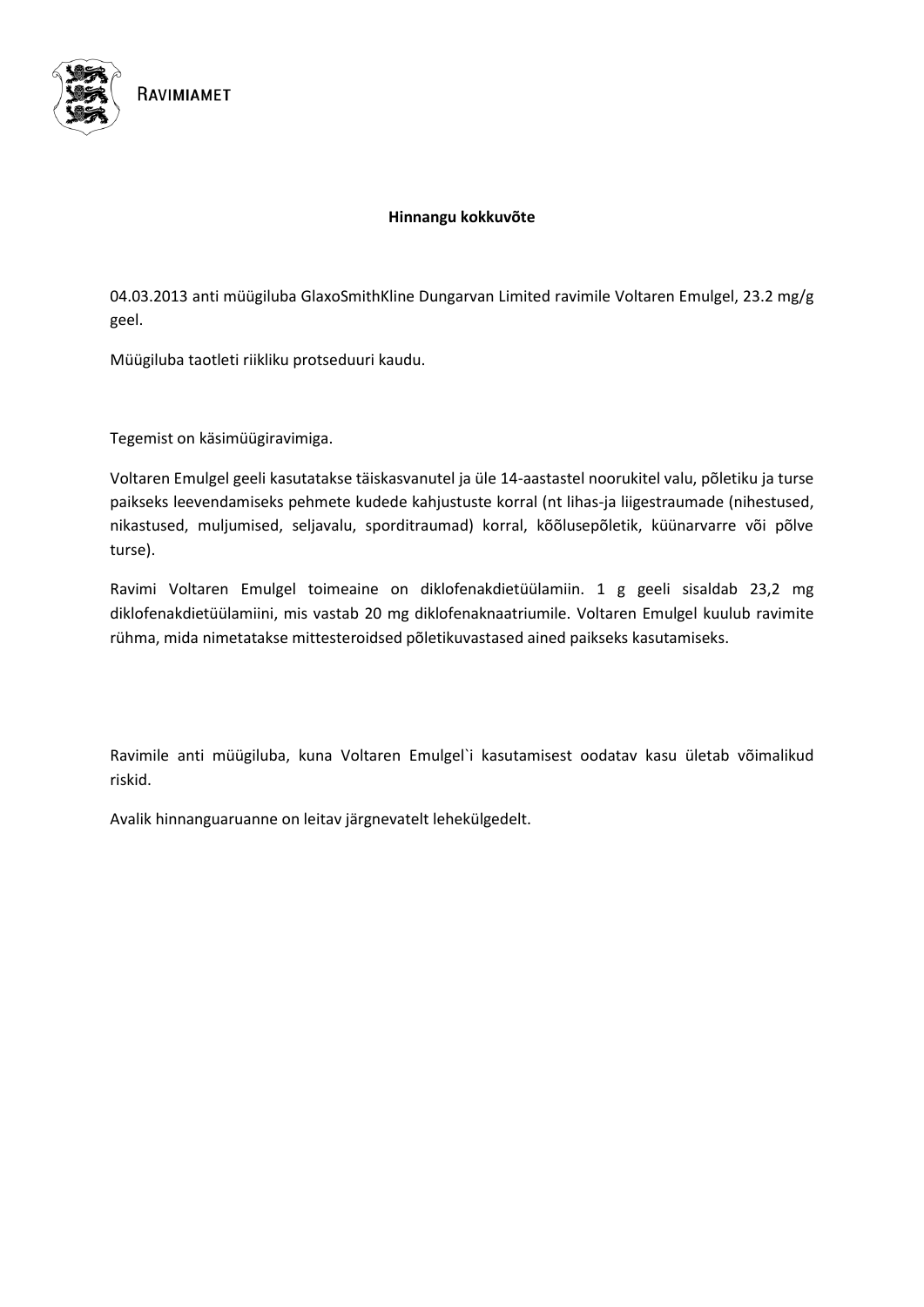*CMDh/223/2005 February 2012*

## **Public Assessment Report**

# **Scientific discussion**

# **VOLTAREN EMULGEL Diclofenac diethylamine**

**Date: 15.12.2018**

**This module reflects the scientific discussion for the approval of Voltaren Emulgel. The procedure was finalised at 04.03.2013. For information on changes after this date please refer to the module 'Update'.**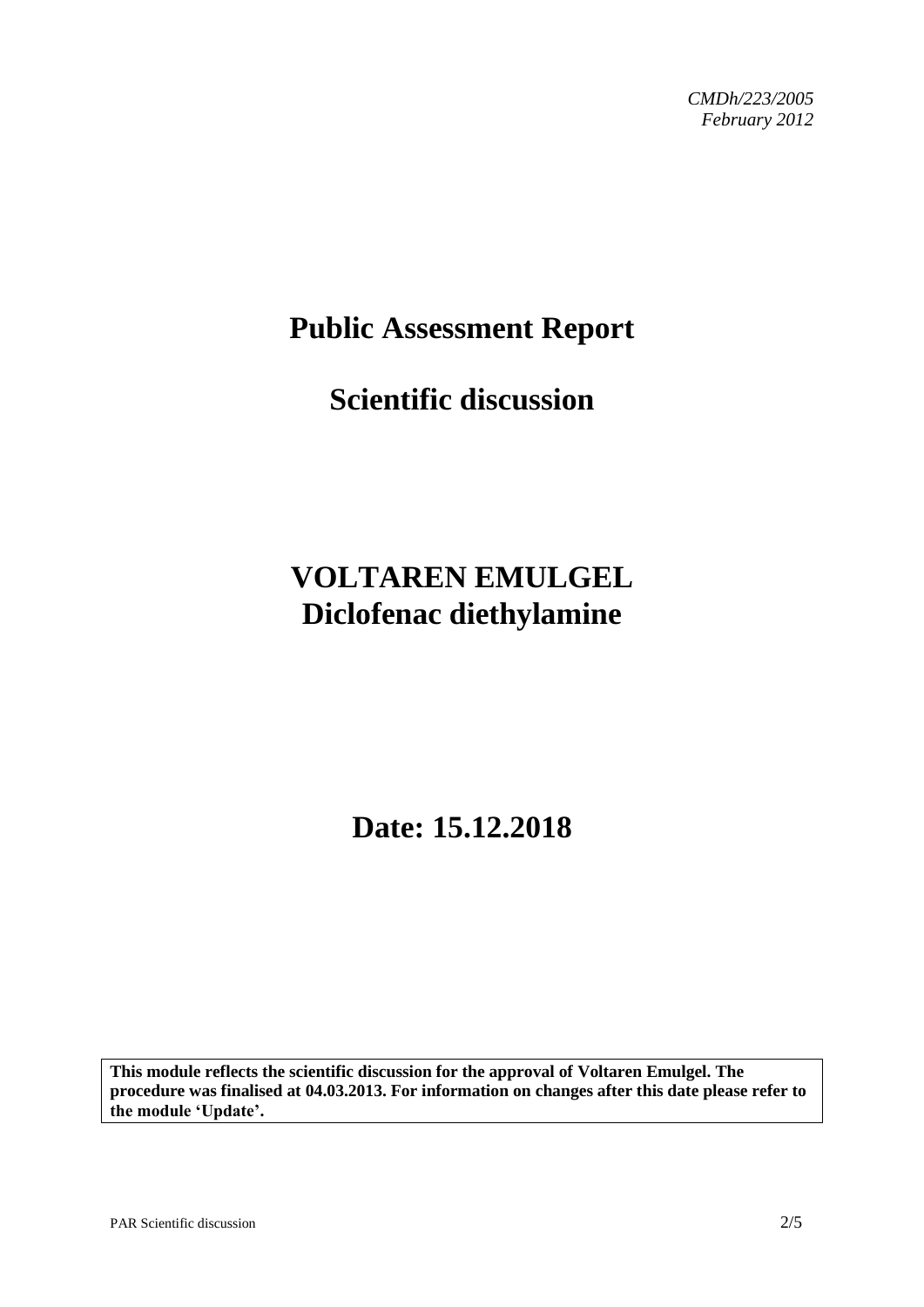## **I. INTRODUCTION**

Based on the review of the quality, safety and efficacy data, Estonia has granted a marketing authorisation for Voltaren Emulgel*,* 23.2 mg/g gel from GlaxoSmithKline Dungarvan Limited.

The product is indicated for the relief of pain, inflammation and swelling in soft-tissue

injuries, localised forms of soft tissue rheumatism, and for the relief of pain of non-serious arthritis of the knee or fingers.

A comprehensive description of the indications and posology is given in the SmPC.

The marketing authorisation has been granted pursuant to Article 8(3) of Directive 2001/83/EC.

The drug product is a line extension to Voltaren Emulgel, 11.6 mg/g gel (addition of a new strength).

## **II. QUALITY ASPECTS**

## **II.1 Introduction**

Voltaren Emulgel gel is a topical dosage form containing 23.2 mg/g of diclofenac diethylamine.

The excipients are butylhydroxytoluene (E321), carbomers, cocoyl caprylocaprate, diethylamine, isopropyl alcohol, liquid paraffin, macrogol cetostearyl ether, oleyl alcohol, perfume eucalyptus sting, propylene glycol and purified water. The finished product is a white to practically white, soft, homogenous, cream-like gel. The gel is packed in Aluminum laminated tube (from outside to inside: low density polyethylene, aluminum, high density polyethylene) with a shoulder and membrane made of high density polyethylene and a screw cap made of polypropylene.

### **II.2 Drug Substance**

Diclofenac sodium is a non-steroidal anti-inflammatory agent (NSAID). The drug substance is white to light beige crystalline powder. Diclofenac diethylamine does not possess chiral centers. Also no polymorphic forms have been observed.

The route of synthesis has been adequately described and satisfactory specifications have been provided for starting material, reagents and solvents. The active substance specification includes relevant tests and the limits for impurities have been justified. The analytical methods applied are suitably described and validated.

Stability studies under ICH conditions have been conducted and the data provided are sufficient to confirm the retest period.

## **II.3 Medicinal Product**

Emulgel gel is a topical dosage form containing 23.2 mg/g of diclofenac diethylamine that corresponds to 20 mg/g of diclofenac sodium.

The finished product is white to practically white, soft, homogenous, cream-like gel.

The development of the product has been described. The manufacturing process was developed based on the existing well established process used for the manufacture of Voltaren Emulgel 11.6 mg/g gel.

The choice of excipients is justified and their functions explained.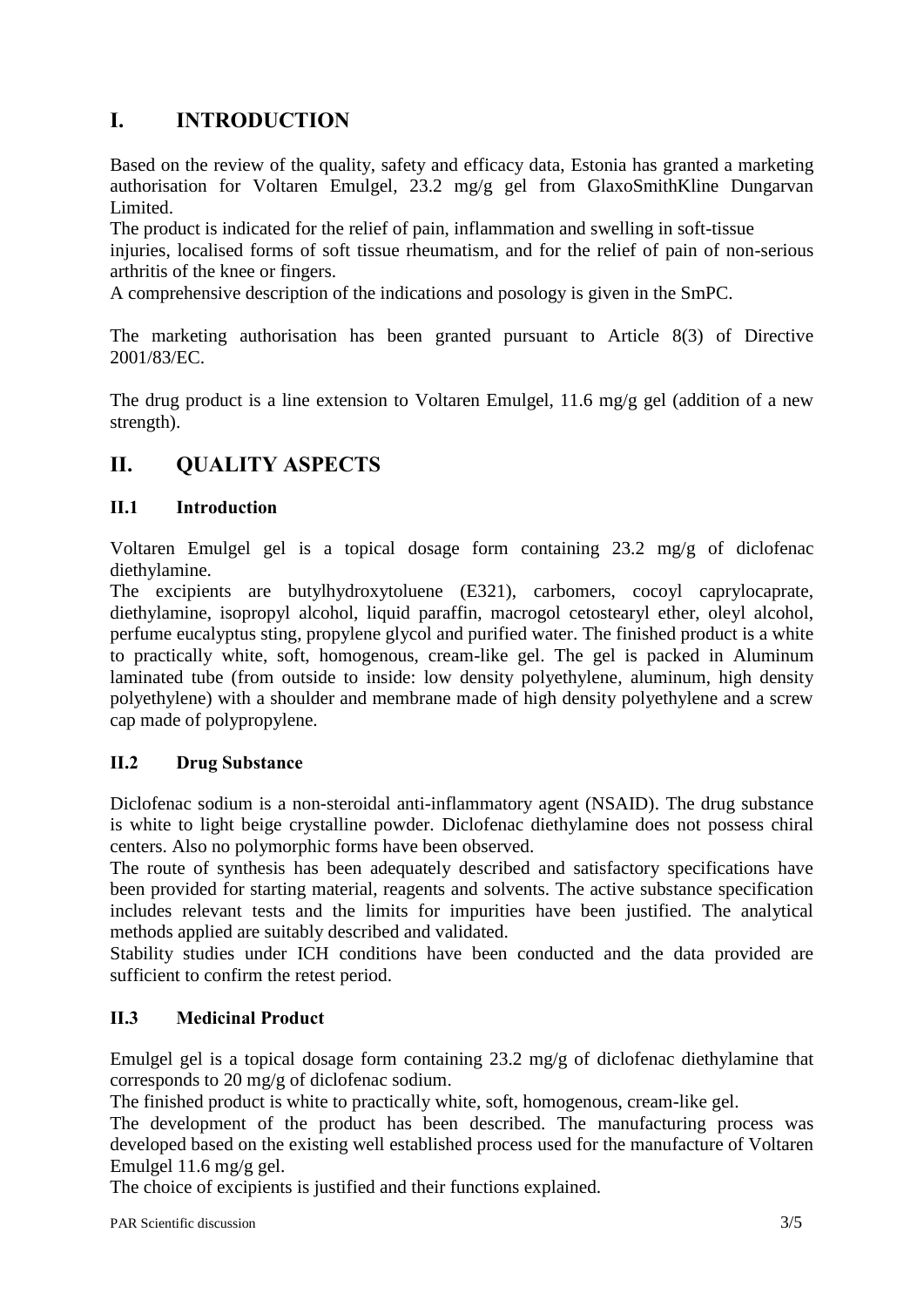The information provided with regard to manufacturing process of the medicinal product is considered adequate.

The drug product specifications are considered acceptable. The analytical methods are described and validated. Batch analysis has been provided for 6 bulk batches, for 5 batches of 20 g laminated tubes and for 4 batches of 100 g laminated tubes.

The gel is packed in PE/Al/PE laminated tube (from outside to inside: low density polyethylene, aluminium, high density polyethylene) with shoulder and membrane made of high density polyethylene and screw cap made of polypropylene*.*

The conditions used in the stability studies are according to the ICH guideline. The proposed shelf-life of 36 months with no additional storage statement required for the product packaged in the proposed configuration.

## **III. NON-CLINICAL ASPECTS**

## **III.1 Ecotoxicity/environmental risk assessment (ERA)**

The applicant has submitted an environmental risk assessment. The PEC surface water of diclofenac resulting from use of DDEA 2.32% gel is 0.93 μg/l. An assessment factor of 10 and NOEC from the most sensitive of the species tested in chronic toxicity tests are used to compute the PNEC. The PEC/PNEC ratio obtained for the active ingredient, diclofenac is less than 1 and show that usage of DDEA 2.32% gel is unlikely to represent a risk to the aquatic environment. Diclofenac has no significant bioaccumulation potential and is degraded slowly in the environment. Exposure to sunlight was observed to increase its degradation. The use of DDEA 2.32% gel as a human medicinal product is not likely to represent a significant environmental safety risk.

### **III.2 Discussion on the non-clinical aspects**

This product is a line extension to the existing Voltaren Emulgel 11.6 mg/g (1.16%) gel. Pharmacodynamic, pharmacokinetic and toxicological properties of diclofenac are well known. As diclofenac is a widely used, well-known active substance, the applicant has not provided additional studies and further studies are not required.

## **IV. CLINICAL ASPECTS**

### **IV.1 Introduction**

The preparation containing diclofenac diethylamine 23.2 mg/g (2.32%) gel is a topical NSAID agent which has been developed as a higher-strength formulation of the well known globally marketed diclofenac diethylamine 1.16% gel and is intended for the same indication as the marketed product diglofenac diethylamine 1.16% gel, *i.e.* for the relief of pain, inflammation and swelling of soft-tissue injuries.

Diclofenac is a well-known, potent, NSAID with analgesic, anti-inflammatory and antipyretic properties. Inhibition of prostaglandin synthesis is the primary mechanism of action of diclofenac. Prostaglandins are mediators of pain and inflammation resulting from soft tissue (muscle and joint) injuries. With topical administration of diclofenac gel, a high concentration of diclofenac can be achieved in the inflamed tissue without significant concentration in the plasma, minimising the risk of systemic adverse effects.